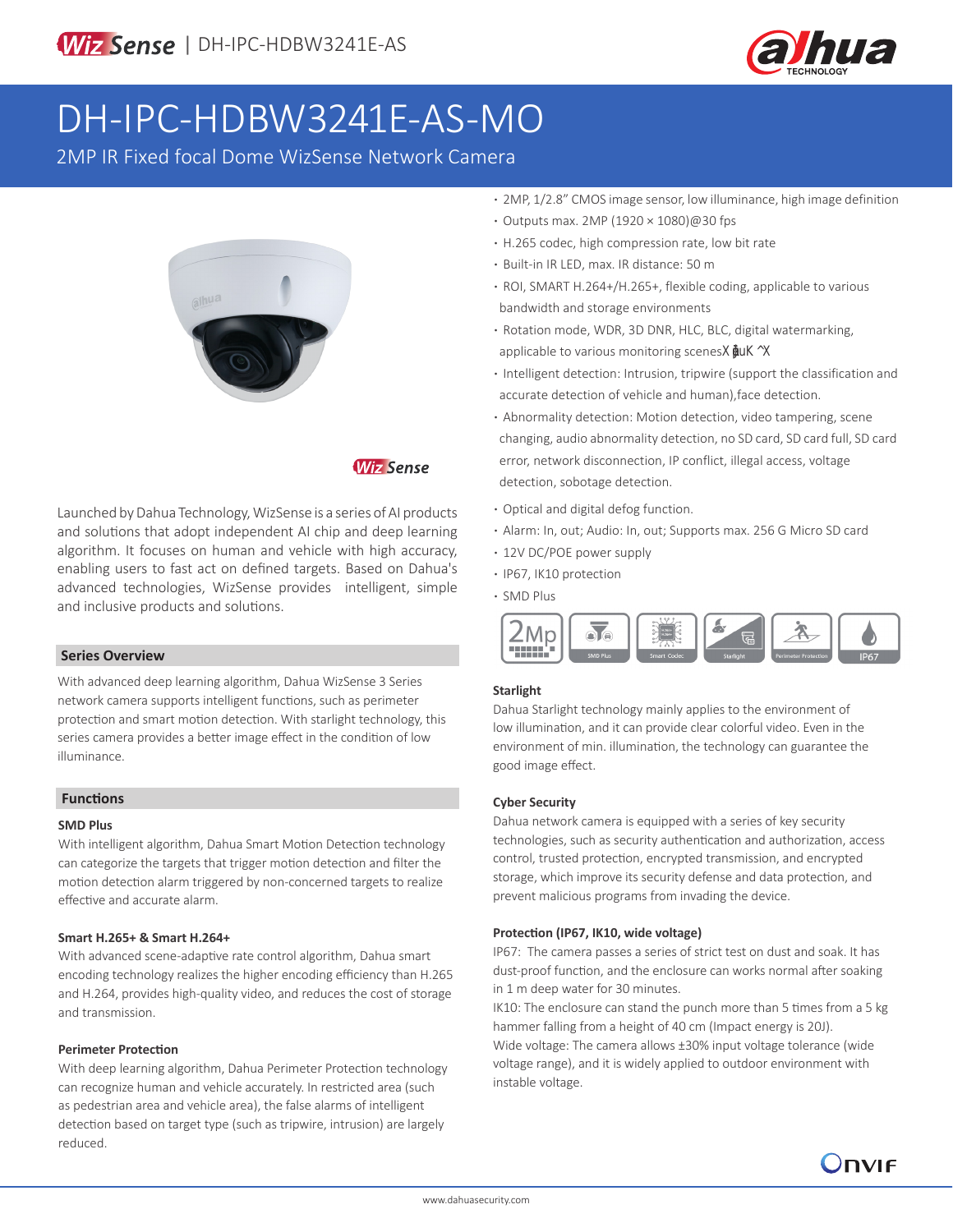# Wiz Sense | DH-IPC-HDBW3241E-AS

### **Technical Specification**

| Camera                          |                   |                                                                                                                                                                       |                      |                               |                               |
|---------------------------------|-------------------|-----------------------------------------------------------------------------------------------------------------------------------------------------------------------|----------------------|-------------------------------|-------------------------------|
| Image Sensor                    |                   | 1/2.9" 2Megapixel progressive CMOS                                                                                                                                    |                      |                               |                               |
| Max. Resolution                 |                   | 1920 (H) ×1080 (V)                                                                                                                                                    |                      |                               |                               |
| <b>ROM</b>                      |                   | 128 MB                                                                                                                                                                |                      |                               |                               |
| <b>RAM</b>                      |                   | 256 MB                                                                                                                                                                |                      |                               |                               |
| <b>Scanning System</b>          |                   | Progressive                                                                                                                                                           |                      |                               |                               |
| <b>Electronic Shutter Speed</b> |                   | Auto/Manual 1/3 s-1/100000 s                                                                                                                                          |                      |                               |                               |
| Min. Illumination               |                   | 0.002 Lux@F1.6 (Color, 30IRE)<br>0.0002 Lux@F1.6 (B/W, 30IRE)<br>0 Lux (Illuminator on)                                                                               |                      |                               |                               |
| S/N Ratio                       |                   | > 56 dB                                                                                                                                                               |                      |                               |                               |
| <b>Illumination Distance</b>    |                   | 50 m (164.0 ft)                                                                                                                                                       |                      |                               |                               |
| Illuminator On/Off Control      |                   | Auto/Manual                                                                                                                                                           |                      |                               |                               |
| <b>Illuminator Number</b>       |                   | 3 (IR LED)                                                                                                                                                            |                      |                               |                               |
| Pan/Tilt/Rotation Range         |                   | Pan: 0°-355°; Tilt: 0°-65°; Rotation: 0°-355°                                                                                                                         |                      |                               |                               |
| Lens                            |                   |                                                                                                                                                                       |                      |                               |                               |
| Lens Type                       |                   | Fixed-focal                                                                                                                                                           |                      |                               |                               |
| Mount Type                      |                   | M12                                                                                                                                                                   |                      |                               |                               |
| Focal Length                    |                   | 2.8 mm; 3.6 mm; 6 mm                                                                                                                                                  |                      |                               |                               |
| Max. Aperture                   |                   | F1.6                                                                                                                                                                  |                      |                               |                               |
| Field of View                   |                   | 2.8 mm: Horizontal:106°; vertical: 57°; diagonal: 126°<br>3.6 mm: Horizontal:87°; vertical: 46°; diagonal: 104°<br>6 mm: Horizontal:54°; vertical: 29°; diagonal: 63° |                      |                               |                               |
| Iris Type                       |                   | Fixed                                                                                                                                                                 |                      |                               |                               |
| Close Focus Distance            |                   | 2.8 mm: 0.6 m (2.0 ft)<br>3.6 mm: 1.2 m (3.9 ft)<br>6 mm: 2.5 m (8.2 ft)                                                                                              |                      |                               |                               |
|                                 | Lens              | Detect                                                                                                                                                                | Observe              | Recognize                     | Identify                      |
|                                 | 2.8 <sub>mm</sub> | 38.6 m<br>(126.6 ft)                                                                                                                                                  | 15.4 m<br>(50.5 ft)  | 7.7 <sub>m</sub><br>(25.3 ft) | 3.9 <sub>m</sub><br>(12.8 ft) |
| DORI Distance                   | 3.6mm             | 55.2 m<br>$(181.1 \text{ ft})$                                                                                                                                        | 22.1 m<br>(72.5 ft)  | 11.0 m<br>(36.1 ft)           | 5.5 <sub>m</sub><br>(18.0 ft) |
|                                 | 6mm               | 82.8 m<br>(271.7 ft)                                                                                                                                                  | 33.1 m<br>(108.6 ft) | 16.6 m<br>(54.5 ft)           | 8.3 m<br>$(27.2 \text{ ft})$  |
| Professional, Intelligent       |                   |                                                                                                                                                                       |                      |                               |                               |
| <b>Perimeter Protection</b>     |                   | Tripwire; intrusion (Recognition of human and vehicle)                                                                                                                |                      |                               |                               |
| Intelligent Search              |                   | Work together with Smart NVR to perform refine<br>intelligent search, event extraction and merging to event<br>videos                                                 |                      |                               |                               |
| Video                           |                   |                                                                                                                                                                       |                      |                               |                               |
| Video Compression               |                   | H.265; H.264; H.264H; H.264B; MJPEG(only supported<br>by sub stream)                                                                                                  |                      |                               |                               |
| <b>Smart Codec</b>              |                   | Smart H.265+/ Smart H.264+                                                                                                                                            |                      |                               |                               |
| Video Frame Rate                |                   | Main stream (1920 × 1080@1-25/30 fps)<br>sub stream (704 × 576@1-25 fps/704 × 480@1-30 fps)<br>third stream (1280 $\times$ 720@1-25/30 fps)                           |                      |                               |                               |

Stream Capability 3 streams

| Resolution                     | 1080p (1920 × 1080); 1.3M (1280 × 960); 720p (1280<br>x 720); D1 (704 x 576/704 x 480); VGA (640 x 480); CIF<br>$(352 \times 288/352 \times 240)$                                                                                                                                                                    |  |  |
|--------------------------------|----------------------------------------------------------------------------------------------------------------------------------------------------------------------------------------------------------------------------------------------------------------------------------------------------------------------|--|--|
| <b>Bit Rate Control</b>        | CBR/VBR                                                                                                                                                                                                                                                                                                              |  |  |
| Video Bit Rate                 | H.264: 3 Kbps-8192 Kbps<br>H.265: 3 Kbps-8192 Kbps                                                                                                                                                                                                                                                                   |  |  |
| Day/Night                      | Auto(ICR)/Color/B/W                                                                                                                                                                                                                                                                                                  |  |  |
| BLC                            | Yes                                                                                                                                                                                                                                                                                                                  |  |  |
| HLC                            | Yes                                                                                                                                                                                                                                                                                                                  |  |  |
| WDR                            | 120 dB                                                                                                                                                                                                                                                                                                               |  |  |
| White Balance                  | Auto/natural/street lamp/outdoor/manual/regional<br>custom                                                                                                                                                                                                                                                           |  |  |
| Gain Control                   | Auto/Manual                                                                                                                                                                                                                                                                                                          |  |  |
| Noise Reduction                | 3D DNR                                                                                                                                                                                                                                                                                                               |  |  |
| <b>Motion Detection</b>        | OFF/ON (4 areas, rectangular)                                                                                                                                                                                                                                                                                        |  |  |
| Region of Interest(RoI)        | Yes (4 areas)                                                                                                                                                                                                                                                                                                        |  |  |
| Smart Illumination             | Yes                                                                                                                                                                                                                                                                                                                  |  |  |
| Image Rotation                 | 0°/90°/180°/270° (Support 90°/270° with 1920 × 1080<br>resolution and lower.)                                                                                                                                                                                                                                        |  |  |
| Mirror                         | Yes                                                                                                                                                                                                                                                                                                                  |  |  |
| Privacy Masking                | 4 areas                                                                                                                                                                                                                                                                                                              |  |  |
| Audio                          |                                                                                                                                                                                                                                                                                                                      |  |  |
| Audio Compression              | G.711a; G.711Mu; G726                                                                                                                                                                                                                                                                                                |  |  |
| Alarm                          |                                                                                                                                                                                                                                                                                                                      |  |  |
| Alarm Event                    | No SD card; SD card full; SD card error; less service time<br>of SD card (smart card supports); network disconnection;<br>IP conflict; illegal access; voltage detection; security<br>exception; motion detection; video tampering; scene<br>changing; input abnormal; intensity change; tripwire;<br>intrusion; SMD |  |  |
| Network                        |                                                                                                                                                                                                                                                                                                                      |  |  |
| Network                        | RJ-45 (10/100 Base-T)                                                                                                                                                                                                                                                                                                |  |  |
| SDK and API                    | Yes                                                                                                                                                                                                                                                                                                                  |  |  |
| Protocol                       | TCP / IP, UDP, ICMP, IPv4, SNMP v2c / v3, HTTP, HTTPS,<br>SSL, SSH, SMTP, FTP, RTSP, UPnP, DNS, NTP, RTP, RTCP<br>and LDAP                                                                                                                                                                                           |  |  |
| Cyber Security                 | Video encryption; firmware encryption; configuration<br>encryption; Digest; WSSE; account lockout; security logs;<br>IP/MAC filtering; generation and importing of X.509<br>certification; syslog; HTTPS; 802.1x; trusted boot; trusted<br>execution; trusted upgrade                                                |  |  |
| Interoperability               | ONVIF(Profile S/Profile G/Profile T);CGI;P2P;Milestone;<br>Genetec                                                                                                                                                                                                                                                   |  |  |
| Scene Self-adaptation<br>(SSA) | Yes                                                                                                                                                                                                                                                                                                                  |  |  |
| User/Host                      | 20 (Total bandwidth: 64 M)                                                                                                                                                                                                                                                                                           |  |  |
| Storage                        | FTP; SFTP; Micro SD Card (support max. 256 G); NAS                                                                                                                                                                                                                                                                   |  |  |
| Browser                        | IE: IE8, IE9, IE11<br>Chrome<br>Firefox                                                                                                                                                                                                                                                                              |  |  |
| Management Software            | Smart PSS, DSS, DMSS                                                                                                                                                                                                                                                                                                 |  |  |